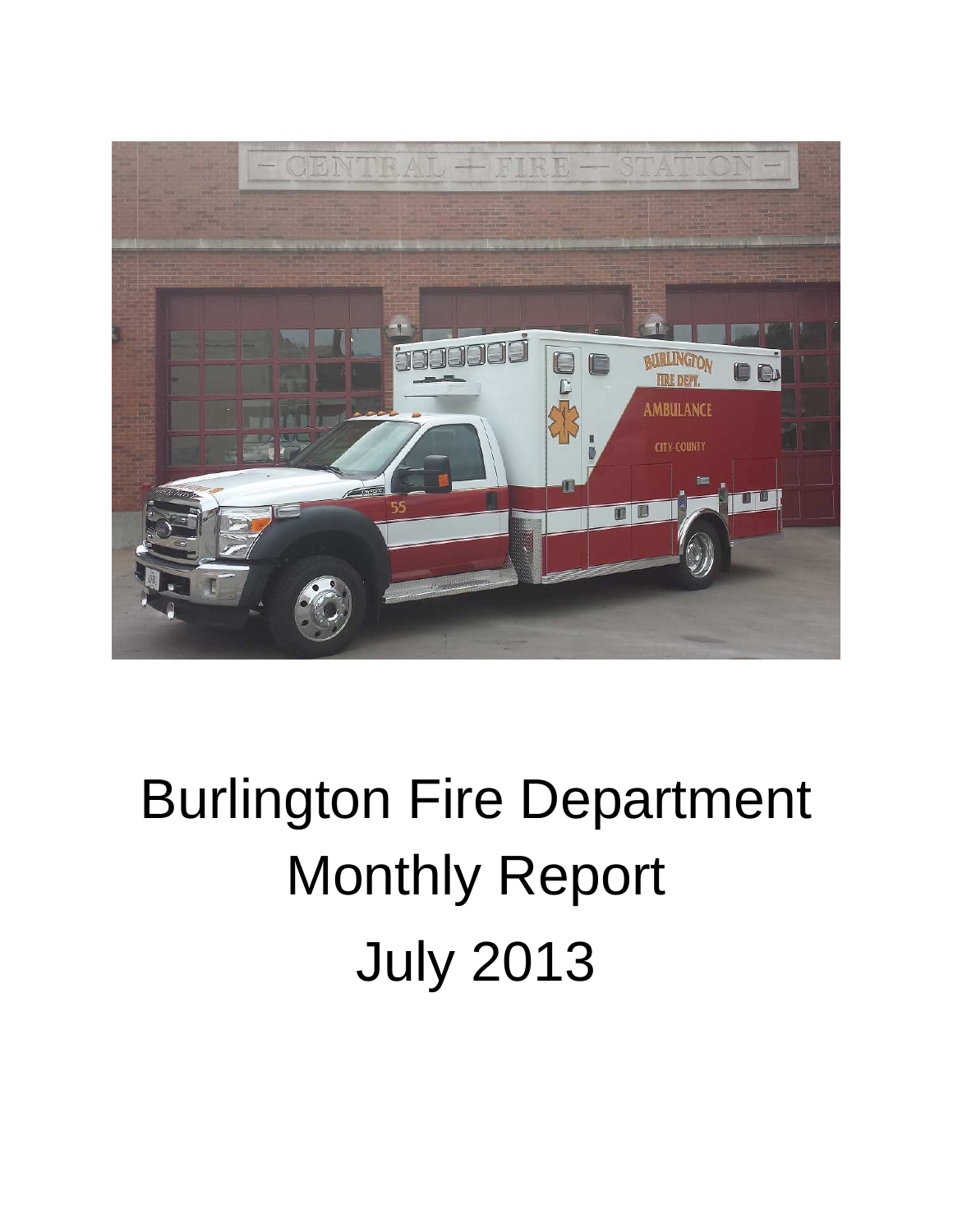### **Training**

In July we had 53.5 hours of training. We had Iowa State Trooper Jason Marlow in on each shift to cover safe driving. He covered Iowa's laws that pertain to emergency driving as well as safe driving habits. He also covered traffic accident scene management.

Each shift also held a class covering the various types of nozzles we use on the fire ground. They reviewed our "everyday" use handline nozzles all the way up to the aerial mounted nozzles we use at the "big one". Each shift assigned members as instructors.

Capt. Whitaker held a class on  $1<sup>st</sup>$  Shift called "Calling the Mayday". It is a firefighter survival class that not only teaches when a firefighter should call for help but teaches practical skills on self-rescue. Firefighters spent time both in the classroom and practicing skills using various props built by shift members.

#### **Fire Prevention**

There were 19 inspections/re-inspections completed in July. We installed 11 smoke detectors as well. We had one house fire in July where the presence of working smoke detectors made a significant difference in the possible outcome of the fire. By providing early warning to the residents, including one who was sleeping, we were able to respond quickly and limit damage to the home. We also had one fire where the presence of working smoke detectors may have limited the damage and spared the life a family pet.

#### **Operations**

Hose testing was completed for 2013 in July. Hose testing is an annual process that we complete in-house. All in-service hose must be tested each year. It consists of laying out 300' sections of hose and charging them to specified test pressures. Once charged, each section is checked for damage. If repair is possible we also do that in-house. We tested 14,198 feet (2.69 miles) of fire hose.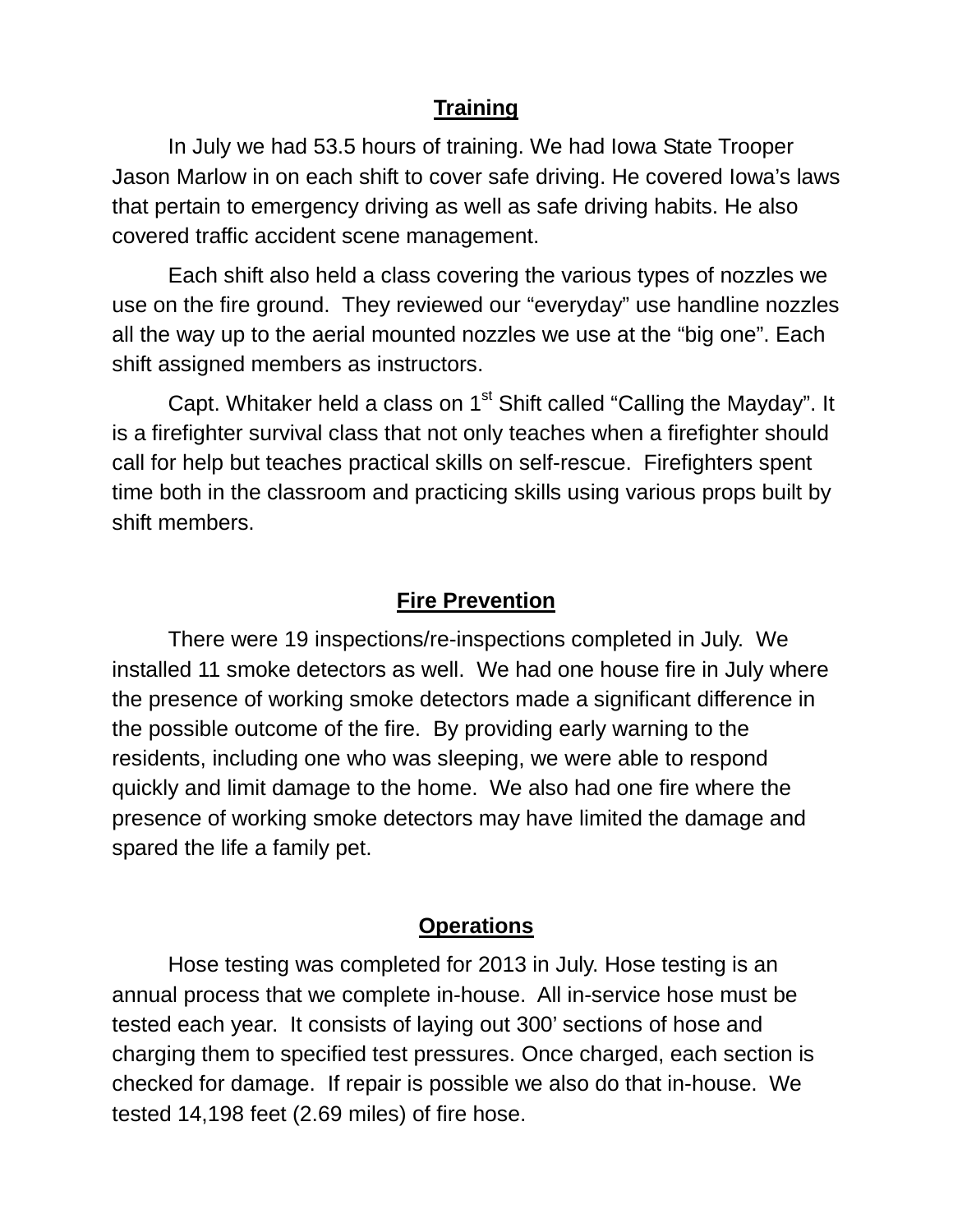We took delivery of a new ambulance on July  $30<sup>th</sup>$ . While we have not had time to truly evaluate it, the ambulance appears to be of a much higher quality than previous deliveries. The "working" part (box) of the ambulance is pretty much the same layout and size that we have used for years, which is great for continuity and familiarity of equipment location. The chassis, however, is a departure from anything we have purchased in the last 20 years. It is a 4-wheel drive Ford F450 versus a heavy-duty commercial chassis. We are currently on a 3-year replacement cycle. With a 5 ambulance inventory we will be keeping each ambulance about 15 years. We are trying to sell a 1999 ambulance with 213,000 miles.

July marked the end of our riverfront clean-up for 2013. We added another 126 hours to the total hours dedicated to cleaning up the sidewalks and parking lots along the river.

|                        | <b>July</b><br>2013 | <b>Year to</b><br><u>date</u> |
|------------------------|---------------------|-------------------------------|
| <b>Incident Type</b>   |                     |                               |
| <b>Building Fire</b>   | 5                   | 30                            |
| <b>Vehicle Fire</b>    | 2                   | 10                            |
| <b>Brush Fire</b>      | 1                   | 12                            |
| <b>EMS</b>             | 59                  | 424                           |
| <b>Illegal Burning</b> | 8                   | 40                            |
| Other                  | 50                  | 298                           |
| Ambulance              | 304                 | 2037                          |